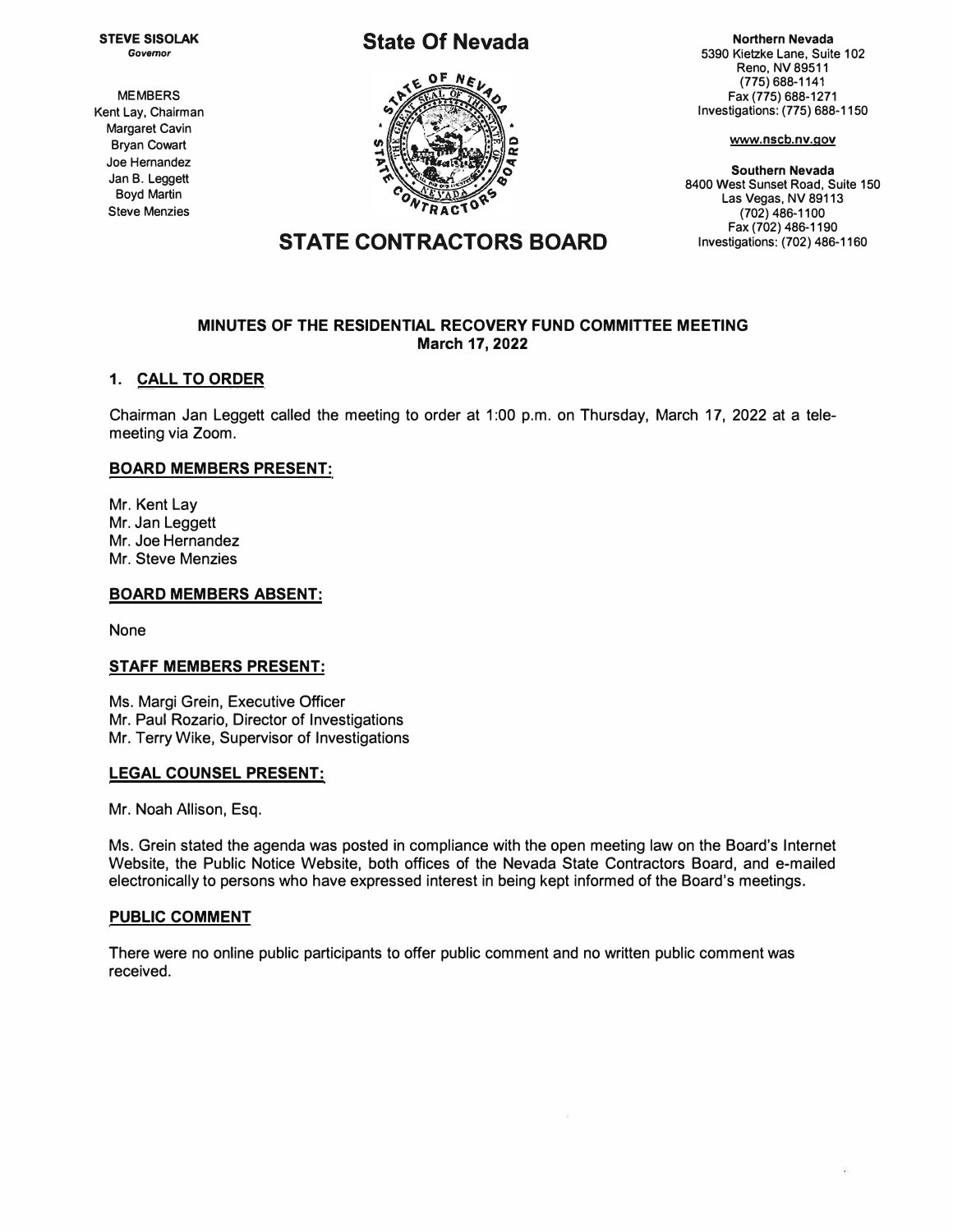#### $\mathbf{1}$ . **RECOVERY FUND HEARING:**

CAT DETAILING LLC DBA BOLMER RESTORATION. License Nos. 72646. 72647 Eduardo Arredondo-Soto, Manager and Qualified Individual (Richard Hammell, Homeowner) 30056377

Eduardo Arredondo-Soto was not present for the hearing. Richard Hammell was not present for the hearing.

The following Agency exhibits were entered: Exhibit 1 - Board File and Summary Report

### The committee awarded Richard Hammell \$1,545.00.

**RECOVERY FUND HEARING:**  $2.$ CAT DETAILING LLC DBA BOLMER RESTORATION, License Nos. 72646, 72647 Eduardo Arredondo-Soto, Manager and Qualified Individual (Esther Beauchamp, Homeowner) 30056368

Eduardo Arredondo-Soto was not present for the hearing. Esther Beauchamp was not present for the hearing.

The following Agency exhibits were entered: Exhibit 1 - Board File and Summary Report

### The committee awarded Esther Beauchamp \$13,405.86.

 $3<sub>1</sub>$ **RECOVERY FUND HEARING:** CAT DETAILING LLC DBA BOLMER RESTORATION, License Nos. 72646, 72647 Eduardo Arredondo-Soto, Manager and Qualified Individual (Julia Nikolova, Homeowner) 30056541

Eduardo Arredondo-Soto was not present for the hearing. Julia Nikolova was present for the hearing.

The following Agency exhibits were entered: Exhibit 1 - Board File and Summary Report

### The committee awarded Julia Nikolova \$1,998.93.

4. **RECOVERY FUND HEARING:** CAT DETAILING LLC DBA BOLMER RESTORATION, License Nos. 72646, 72647 Eduardo Arredondo-Soto, Manager and Qualified Individual (Christopher Lopez-Ramos, Homeowner) 30058501

Eduardo Arredondo-Soto was not present. Christopher Lopez-Ramos was not present for the hearing.

The following Agency exhibits were entered: Exhibit 1 - Board File and Summary Report

### The committee awarded Christopher Lopez-Ramos \$15,920.67.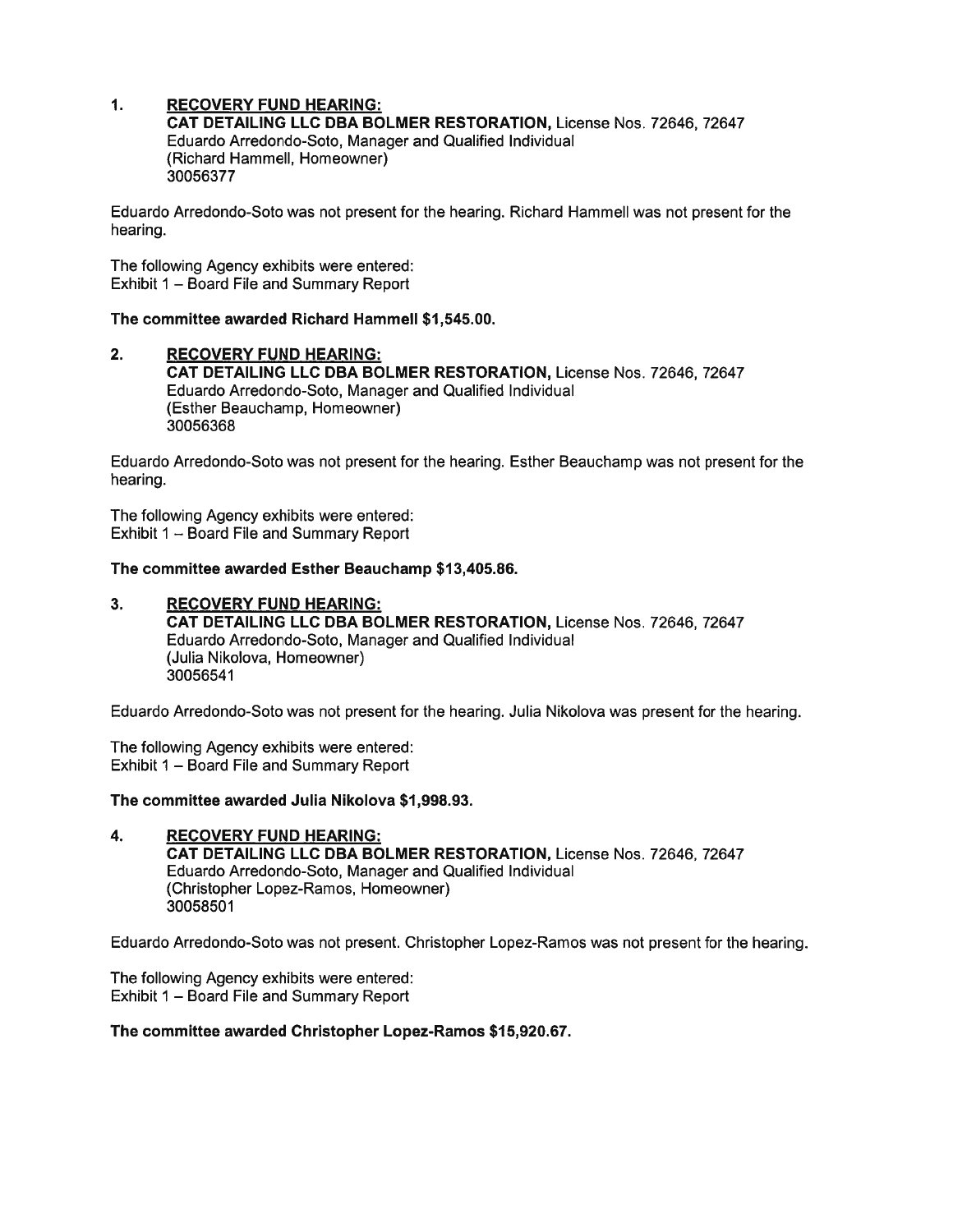#### 5. **RECOVERY FUND HEARING:**

MYERS & MYERS LLC dba CITYSCAPE, License No. 73177 John Anthony Myers, Manager and Qualified Individual Theresa Rhiannon Shantal Myers, Manager and CMS (Sharianne Dotson, Homeowner) 30058155

John and Theresa Myers were present. Sharianne Dotson was present for the hearing.

The following Agency exhibits were entered: Exhibit 1 - Board File and Summary Report Exhibit A - Respondent's Answer

### The committee awarded Sharianne Dotson \$3,750.00.

6. **RECOVERY FUND HEARING:** K & M CONSTRUCTION DBA COOLER DAYS, License No. 70826 Kelly Jo Domsch, President and Qualified Individual (Terrence Young, Homeowner) 30058719

Kelly Jo Domsch was not present. Terrence Young was not present for the hearing.

The following Agency exhibits were entered:

Exhibit 1 - Board File and Summary Report

The committee awarded Terrence Young \$1,600.00.

 $\overline{7}$ . **RECOVERY FUND HEARING: AFFORDABLE PATIOS & SUNROOMS dba RENO PATIO & FIREPLACES,** License Nos. 71993, 72332, 56075 Richard Garriga Taylor, President And Qualified Individual (Claire and Bill Koeper, Homeowner) 30054904

Richard Garriga Taylor was not present. Claire and Bill Koeper were present for the hearing.

The following Agency exhibits were entered:

Exhibit 1 - Board File and Summary Report

The committee awarded Claire and Bill Koeper \$4,499.38.

8. **RECOVERY FUND HEARING:** CR CONSTRUCTION LLC DBA C 1 CONSTRUCTION, License No. 78295 Maria Del Carmen Arzate-Olivares, Manager (Richard Emanuele, Homeowner) 30055984

Maria Del Carmen Arzate-Olivares was not present. Richard Emanuele was present for the hearing with Counsel Tom Stewart, Esq.

The following Agency exhibits were entered: Exhibit 1 - Board File and Summary Report

The committee denied the claim.